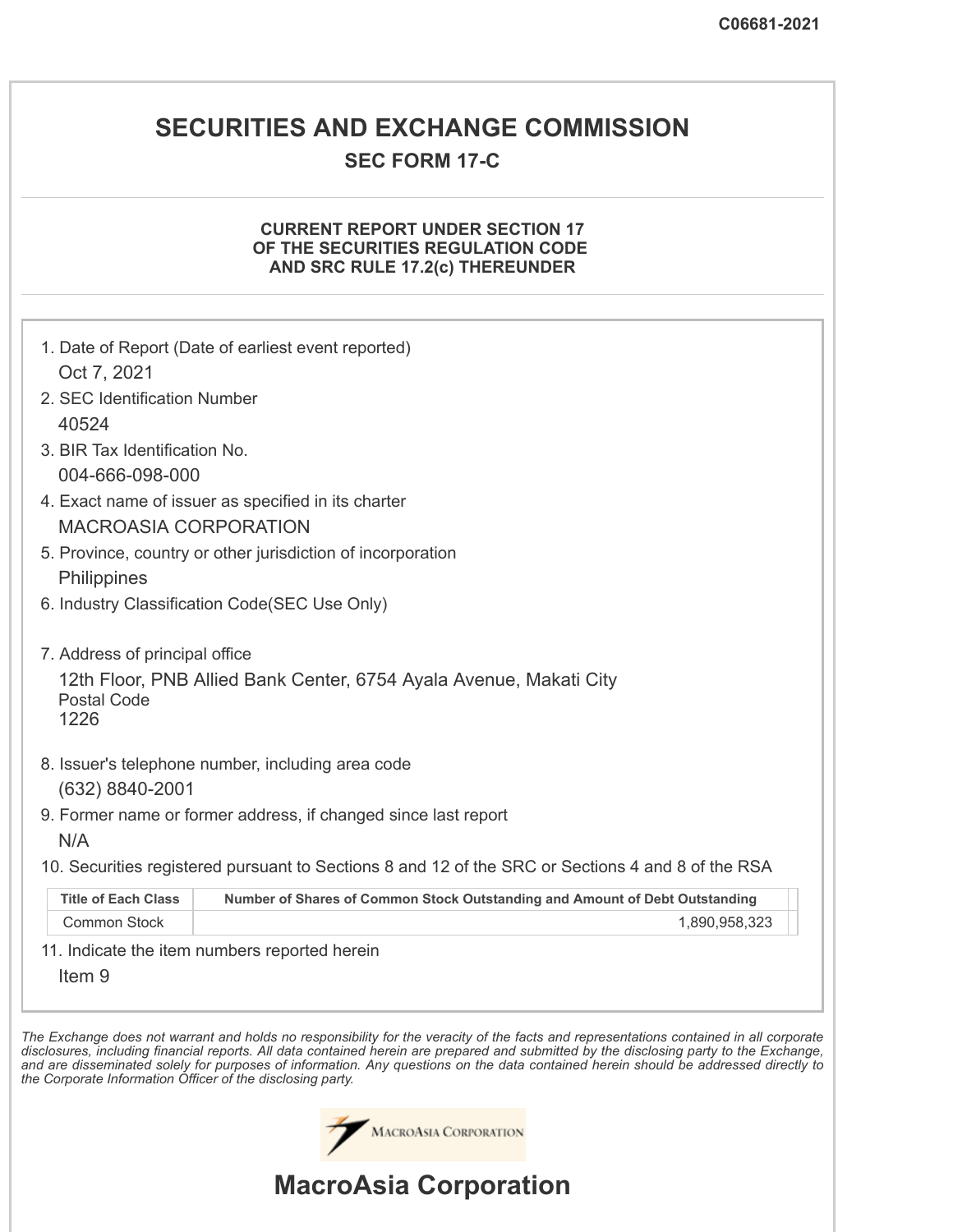## **MAC**

### **PSE Disclosure Form 4-13 - Clarification of News Reports** *References: SRC Rule 17 (SEC Form 17-C) and Section 4.4 of the Revised Disclosure Rules*

**Subject of the Disclosure**

Clarification of News Report

| Source              | Manila Bulletin                                                                   |
|---------------------|-----------------------------------------------------------------------------------|
|                     | Subject of News Report   "Lufthansa Technik pursues \$40-M 4th PH hangar project" |
| Date of Publication | Oct 6, 2021                                                                       |

#### **Clarification of News Report**

We refer to the letter of the PSE, asking us to clarify or confirm today the quoted statements below in relation to the following news article entitled "Lufthansa Technik pursues \$40-M 4th PH hangar project" posted in Manila Bulletin on October 6, 2021. The article reported in part that:

"Lufthansa Technik Philippines (LTP), the country's leading provider of aircraft maintenance, repair, and overhaul (MRO) services, is pursuing construction of its \$40 million fourth hangar in the country, increasing its capacity by 25 percent and hiring 275 new workers, believing that aviation demand is coming back sustainably.

LTP President Elmar Lutter said Hangar1A and the auxiliary buildings started full construction in September after a year's delay due to the pandemic. The new facility located inside the special economic zone within Manila's Ninoy Aquino International Airport is expected to be completed in February next year and commercial operation in the first quarter. Hangar 1A was originally scheduled for completion in September 2020 but MRO was dampened by the travel restrictions that negatively impacted the aviation industry.

With the recent developments in air travel – where restrictions have significantly eased, LTP now finds that the demand is steadily picking up. "Given strong government support for our business recovery, and we find that this is the best time to fully complete Hangar 1A," he said.

'We are pushing for the completion because we think that the demand will come back, sustainably,' added Lutter.

. . . .

Lutter also admitted the organization underwent right sizing last year. 'After the right sizing, we still have 2700 employees. And I hope that by next year we will go back to our old strengths, 3400. We actually reduced by 700 in a mixture of early retirements, voluntary separation, and also a small portion of retention,' he said. . . . .

According to Lutter, the Lufthansa Group was granted 9 billion euro credit line by the Germany government. None of that, however, would flow to the Philippines operation. While it did not ask for any financial assistance from the Philippines, its investment is registered with the Philippine Economic Zone Authority and is entitled to tax and fiscal incentives offered to PEZA investors. PEZA Director General Charito B. Plaza said that LTP can also migrate to the new CREATE Law.

Lutter explained the \$40 million investment is being funded by local loans that it took before the pandemic and some internal funds.

. . . ."

We confirm the quoted article above, we trust that this clarifies the news item mentioned above.

**Other Relevant Information**

N/A

**Filed on behalf by:**

**Name** Amador Sendin